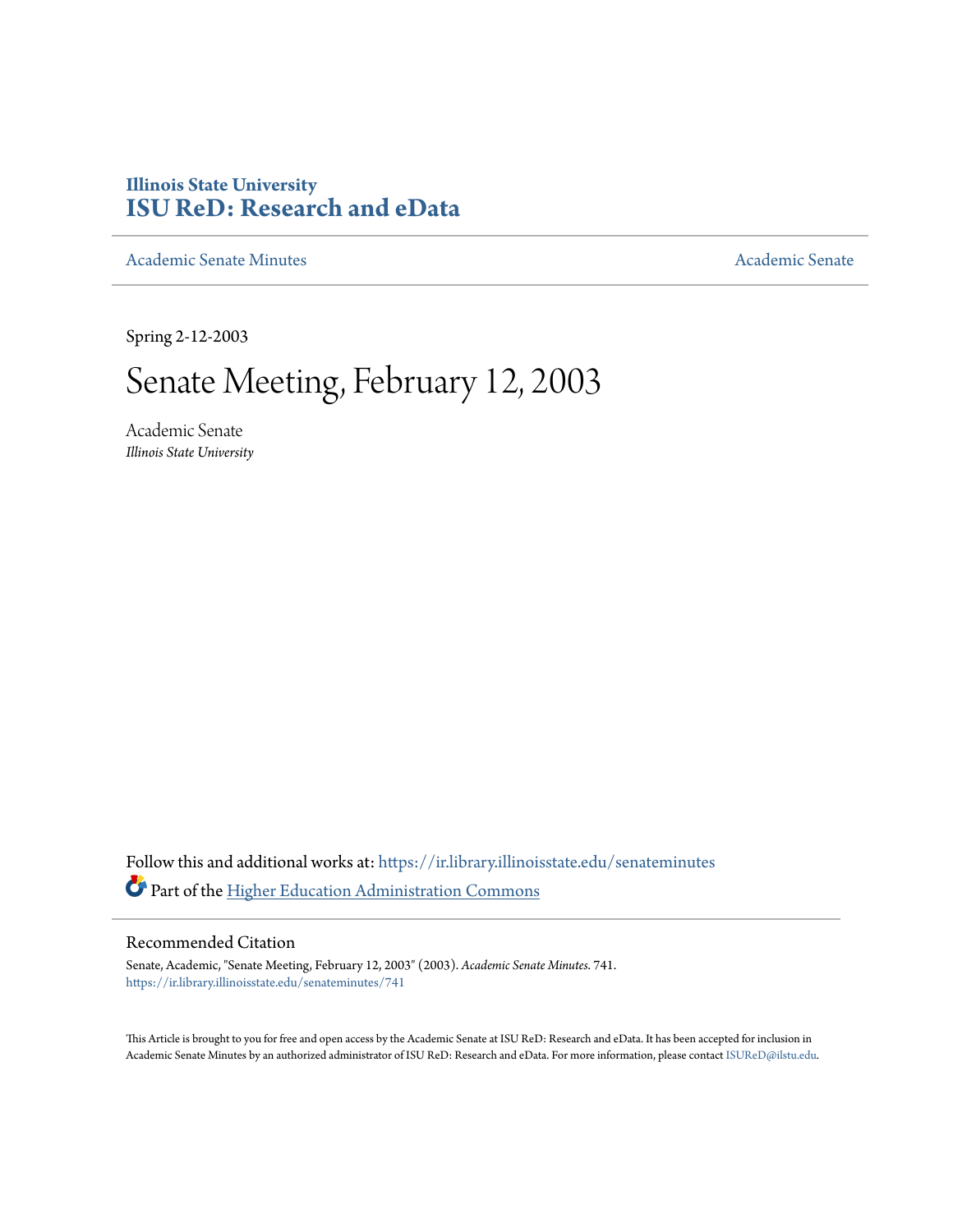#### ACADEMIC SENATE AGENDA *TlJHE:* 7 *P.M., Wedllesday, February* 12, *2002*  **PLACE: Old Main Room, Bone Student Center**

*Call to Order* 

*Roll Call* 

*Approval of Minutes of February 5,2003* 

*Chairperson's Remarks* 

*Student Government Association President's Remarks* 

*Administrators' Remarks* 

*Committee Reports* 

*Educating Illinois Update (Joe Rives, University Planning)* 

*ICampus Portal (Dave Williams, Technology)* 

*Information Item:*  02.05.03.03 Blue Book Revisions (Rules Committee)

*Communications:*  02.07.03.01 NCA Accreditation Self-Study Process

*Adjournment* 

*Meetings of the Academic Senate are open to members of the University community. Persons*  attending the meeting participate in discussion with the consent of the Senate. Persons desiring to *bring items to the attention of the Senate may do so by contacting any member of the Senate.*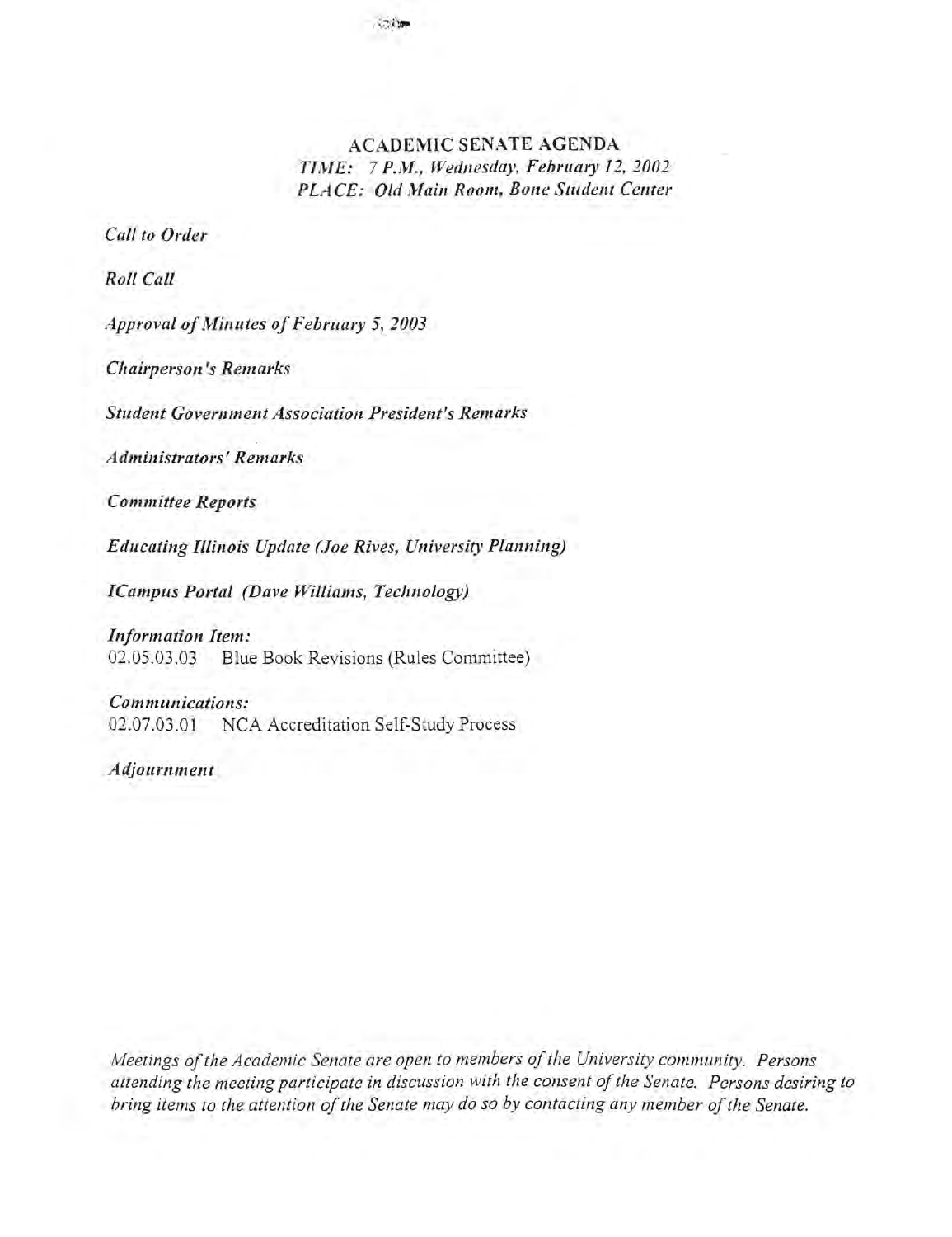#### ACADEMIC SENATE MINUTES (Unapproved)

#### February 12, 2003

Volume XXXIV, No. 11

#### *Call to Order*

Chairperson Lane Crothers called the meeting to order at 7:00 p.m.

#### *Roll Call*

Senator Borg called the roll and declared a quorum.

#### *Approval of Minutes of February* 5, *2003*

Motion XXXIV-82: By Senator Gaylor, second by Senator Fowles, to approve the Academic Senate minutes of February 5, 2003. The minutes were unanimously approved

#### *Chairperson's Remarks*

Senator Crothers: There will be a Faculty Caucus meeting after this meeting to discuss what statement we wish to develop for the Board of Trustees regarding the qualities we would like to seen in an interim president, as well as another governance matter. Next week is the special meeting on the budget. Thank you for your indulgence in having three meetings in a row.

#### *Student Government Association President's Remarks: No Remarks*

#### *Administrators'Remarks*

- *President Vic Boschini: Excused Absence*
- *Provost Al Bowman:* We were informed today that an unfair labor practice complaint has been filed against the University regarding President Boschini's announcements of various initiatives that we would like to proceed with for nontenure-track faculty. We categorically deny that that activity will in anyway interfere with the organizing efforts that are underway. The University's position is that we have been working on improving working conditions for nontenure-track faculty for at least the last six years. The current activities that are underway this fiscal year are in response to the recommendations from a committee of non-tenure track faculty delivered to the Provost's office in December. The President has agreed to move forward to implement some of those recommendations.

Senator Razaki: Does the administration have an official position on the question of unions?

Provost Bowman: Our official position is that it is solely up to employee groups to decide whether or not to organize. If they decide to organize, we will work with them as they go forward.

Senator Reid: Does this unfair labor practices suit relate to which constituencies among nontenure-track faculty can be included in the union?

Provost Bowman: No, there are two parts to the complaint. One was that the recent initiatives that the President announced several weeks ago were designed to interfere with the organizing efforts underway. The second portion of the complaint was that the administration has interfered with the hiring of Dr. Gretchen Knapp.

Senator Deutsch: Is a hearing going to be held in the near future concerning the constituencies?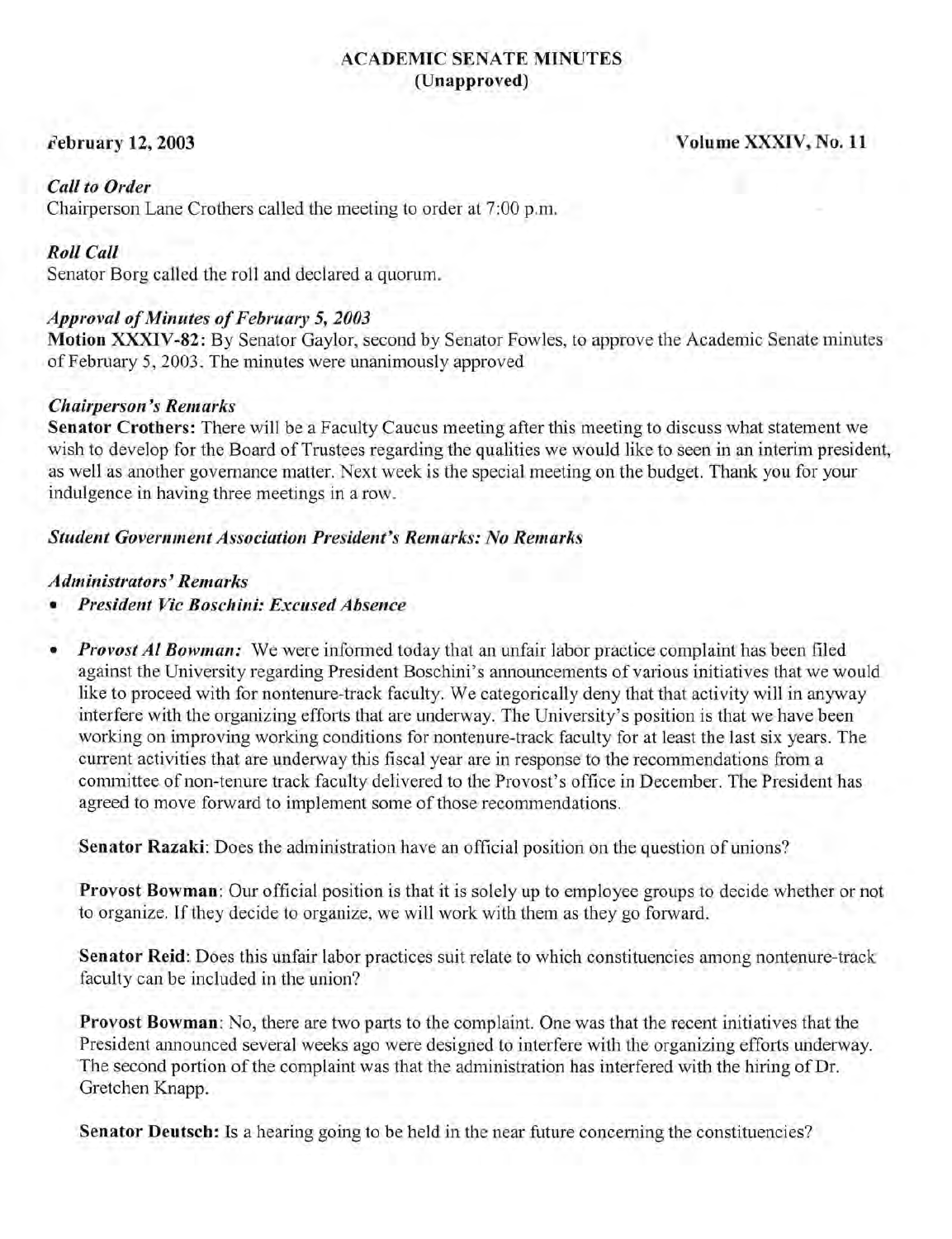Provost Bowman: Yes, Thursday and Friday in Springfield. The issue on the table is which individuals among nontenure-track faculty will be in allowed to vote.

Senator Deutsch: What is the University's position on that?

Provost Bowman: Our position is that employees who have been at the institution for three semesters and who are at least 75% time should be allowed to vote.

Senator Kurtz: What percentage of nontenure-track faculty on contract fit those criteria?

Provost Bowman: I believe that the number is about 250 out of just under 400 nontenure-track faculty.

- *Vice President of Student Affairs Helen Mamarchev:* Now that the portal is active for all of our students, we are looking forward to having our elections online. We are also looking forward to the arrival of our Minority in Scholar in Residence, Dr. Dana Brooks, professor and dean of the School of Physical Education at West Virginia University. His research, publications and professional presentations have focused on the African American student athlete experience in intercollegiate athletics. There will be a reception for him on Tuesday, February 5, 4:00 p.m. to 5:30 p.m. at the Office of Intercultural Programs and Services. He will be giving a public presentation here in the Old Main Room on Wednesday, February 26, 3 :00 p.m. to 5 :00 p.m. His topic is the "Rise and Fall of the African American Athlete: Selective Untold Stories".
- *Vice President of Finance and Planning Steve Bragg:* The first round of appropriation hearings will take place in March in Springfield. Illinois State University will appear before the House Appropriations Committee on March 6. We have been asked to comment, not only on the impact of the past budget cuts in 2002-2003, but to comment on administrative costs, tuition trends and what the likely impact would be of a 5 and 10% cut in fiscal year 04. Don't assume that we will get such a cut; they are simply asking us to comment on what the impact might be. February 20 is Founders Day. The University will be celebrating its 146<sup>th</sup> anniversary. On Friday morning, the Board of Trustees will meet. It has a very full agenda. We will be hearing from Jack North, Co-Chair of the Comprehensive Campaign, as well as have a presentation on bond refinancing.

Senator Brasseur: Will you be able to share with us next week some of the ideas that you are working regarding the budget?

**Senator Bragg:** On the  $19<sup>th</sup>$ , I will outline the context of the current budget. It will give you an idea of what the University's finances look like and some idea of the potential impact of a 5 or 10% cut. I doubt that we will have any information about appropriations.

### *Committee Reports:*

#### *Academic Affairs Committee*

Senator Lindblom: The Executive Committee has assigned to us redefining standards for the schooldepartment designation issue. The committee did not meet this week.

### *Administrative Affairs and Budget Committee: No Report*

*Faculty Affairs Committee: No Report*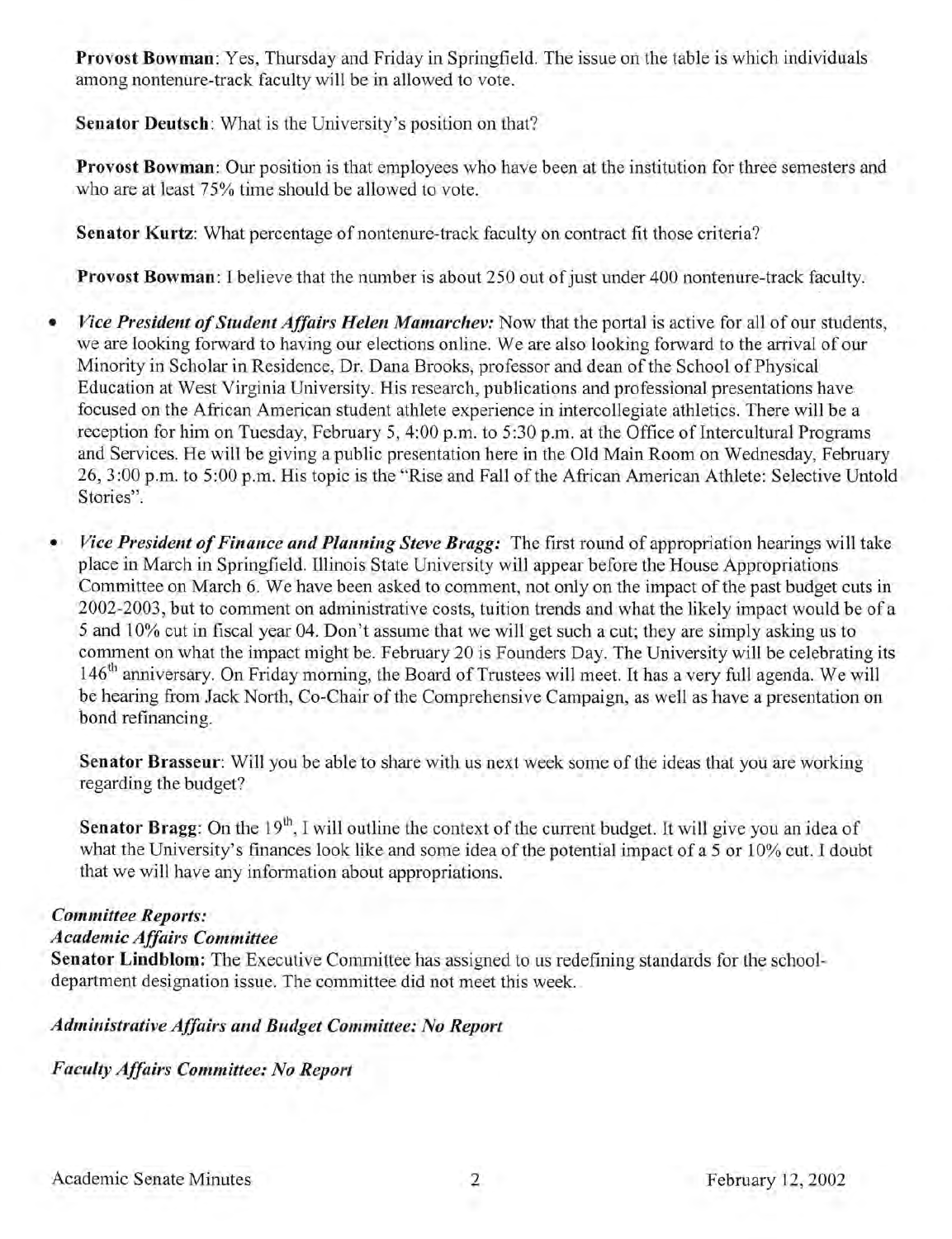#### *Planning and Finance Committee*

Senator Kurtz: We are working on finalizing our report to the Senate on our opinions regarding prioritization of the action items in *Educating Illinois* within the context of designing budget processes that would more fully incorporate shared governance units.

#### *Rules Committee*

Senator Reid: The faculty members of the Rules Committee finished our proposed revisions of the Faculty Ethics Code. The code will be discussed in the Faculty Caucus after the next meeting.

#### *Educating Illinois Update*

Dr. Joe Rives, University Planning: It is a pleasure to present to you the second *Educating Illinois* update. This year, 25% of our action items are complete. You can see more of the details on the *Educating Illinois Report Card.* There are six major themes that the institution is experiencing as a result of *Educating Illinois.*  The first theme is "Are we becoming the first choice public university in Illinois?" One way to operationalize that is by looking at faculty and staff salaries as a tool of recruitment and retention. ISU is below the peer group median for faculty salaries, but we have made progress since 1999. That progress that was made by internal reallocation and participation in statewide matching programs. Another item to look at in regards to becoming the first choice is student recruitment. We have advanced to a new ACT interquartile range and a new cohort.

The second theme concerns intensifying our recruitment efforts. Redefining Normal has generated \$6.2 million in endowed scholarships for high achieving students. Minority admissions have increased by 39%. Applicants are now able to gain more information on the academic programming at ISU through the campus portal system.

The third theme involves our infrastructure developments. This is evidenced by our new Center for Performing Arts, the relocation of the University farm in Lexington and improvements to Milner Library. Our new College of Business building is coming to fruition quickly.

The next theme is faculty and staff accomplishments. Before *Educating Illinois,* faculty generated approximately \$12 million in grants and contracts. It continues to grow. We have now surpassed \$20 million in this activity.

The fifth theme calls for asserting our national prominence. We advanced in the *u.s. News and World Report*  rankings last year. One area we fall slightly short on is enriching educational experiences. It may be a question of student awareness as opposed to student dissatisfaction.

The last theme asks, "What are the next steps for *Educating Illinois?" Educating Illinois* must guide our accreditation self study. As the NCA steering team works on documenting the outcomes of the past self-study, we must demonstrate how *Educating Illinois* advanced our self-studies of 1993. *Educating Illinois* needs to be updated and the Senate's Planning and Finance Committee is working on what it perceives as priorities in *Educating Illinois.* It has been a successful year with more to come.

Senator Lindblom: Have we gained on the median salaries in our peer group?

**Dr. Rives:** Yes, we have gone from 92% of the median up to approximately 96% of the median.

Senator Deutsch: How was this progress achieved?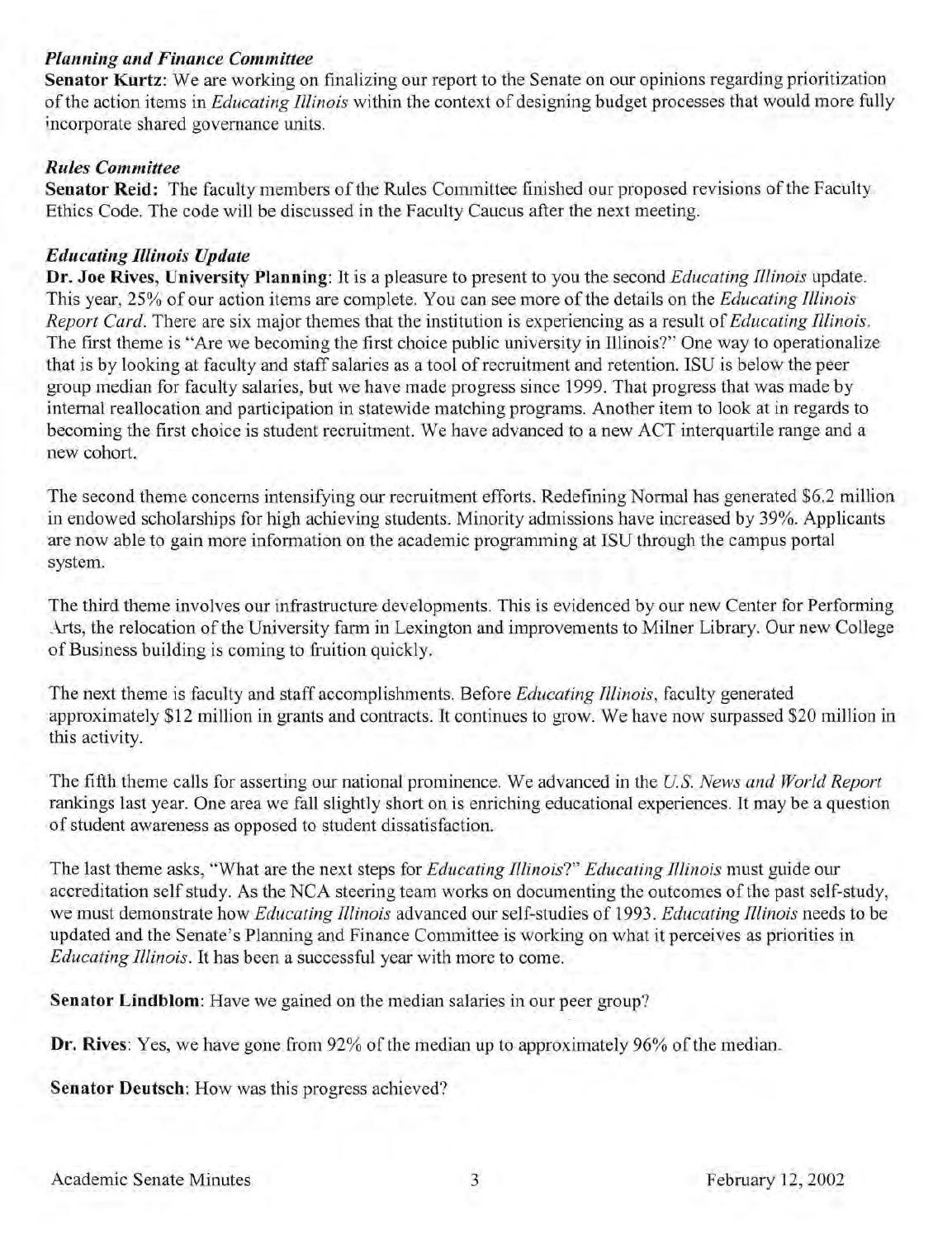**Senator Bragg:** The primary means for closing the gap was the IBHE's recommended salary enhancement programs in FYOO, 01 and 02. In each of those years, they recommended a base salary increase and then recommended an additional amount from the state if institutions would match that amount.

**3enator Brasseur:** How do you integrate faculty and staff accomplishments that are not specifically quantitative?

**Dr. Rives:** In future presentations, I will include such measures as the fact that our perceived academic quality has gone up in *U.S. News and World Report*, a true testament to the quality of our faculty and staff.

**Senator Jerich:** How might the targets in *Educating Illinois* be redesigned due to budget constraints?

**Dr.** Rives: That will occur in a number of ways, the first being the Planning and Finance Committee work that is going on now. Additionally, it will occur through the conversation that Senator Crothers will initiate with the campus community next week and through the NCA Accreditation Self-Study process.

#### *[Campus Portal (Dave Williams, Technology)*

**Dave Williams, Associate Vice President** of Technology: We set up a committee to start looking at what we wanted in a portal and to develop different solutions from what was available. We chose a product that started in collaboration with several universities called UPortal. It was free to us by joining the consortium. It allowed us to do our own in-house development of the portal and customize it to our needs. Students have access to information about their classes and other services through the portal. Our target is to provide an online voting and registration capability. Our next step is to open the portal to faculty and staff.

Mark Troester, Director of Institutional Web Support: The iCampus Portal contains intelligent web pages. That means that when someone logs on, we not only know that they are a member of the ISU community, but Ne know a few other things about them, such as their major and year in school. We are able to respond to that and can actually put up messages relevant to their major. Students are able to get their schedules online and have access to their grades for any semester. This is all mainframe data that we get from Administrative Computing. Without that database, none of this would have been possible.

**Dr. Williams:** The new challenge is to open this to faculty and staff. We need to look at the types of channels that faculty and staff would like to see.

**Senator Fowles:** With this portal, I have a concern that there will be problems with book orders—having to order books before we know what the numbers are.

**Dr. Williams:** The portal provides the technology but will not change any guidelines or procedures.

Senator Mehta: I would suggest that faculty place their syllabi online so that students can have access to them at anytime.

**Senator Jerich:** To what extent would the services offered in the portal interfere with colleges who provide these types of services already?

**Dr. Williams:** I don't see any issue of duplication.

**Senator Jerich:** When it comes to academic affairs, such as posting of grades, these things should go through .Ie proper subcommittee, such as an internal committee of the Senate, before they are institutionalized. I am also concerned about the sensitivity of certain types of activities being suggested.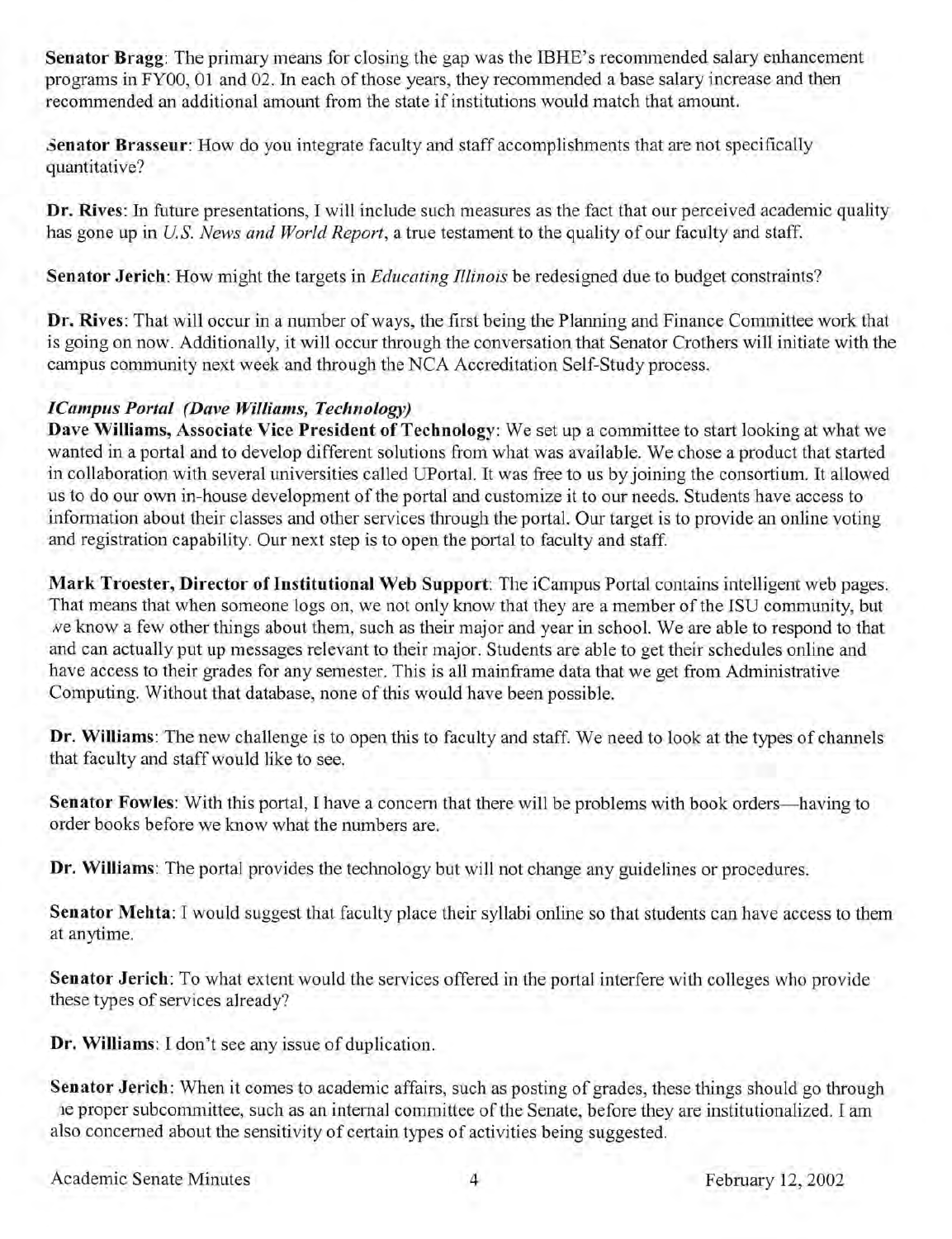**Senator Landau:** Is research participation potentially an announcement that would be considered viable as a channel?

**Senator Lindblom:** Course descriptions of higher-level courses would be great as an addition to the portal.

**Senator Brasseur:** The department web site already has extensive descriptions of all graduate courses.

**Senator Maroules:** Will there be any student input when you decide on the different things you will have for the faculty on the portal.

**Dr. Williams:** Yes. The way that we did it for the student portal was through a system of focus groups. I assume that we would use the same system.

**Senator Fowles:** With the increased traffic, have you gotten any response about slow connections from off campus?

**Dr. Williams:** It has been designed to be extremely robust to network demand.

**Senator Reid:** I think it would help greatly if there were a link from a course directory to a course description.

**Dr. Troester:** We will look into that.

**Senator Virgil:** There are many graduate students who teach courses. What would their relationship be to the faculty and staff pages?

**Ur. Troester:** We are putting pieces in the database so that we will be able to sort out whether you are using .he portal as an employee or as a student.

**Dr. Williams:** I would ask that the Academic Senate look at ways in which it might find it valuable to use the portal as a communications channel of its own.

#### *Information Item:*

#### *02.05.03.03 Blue Book Revisions*

**Senator Reid: I** would urge chairs of committees to get back to me with their comments on their present Blue Book descriptions. I have sent the descriptions to the chairs of every external and internal committee. Tonight, we are looking at the first eight pages of the Blue Book. There is a major change in the responsibilities of the Senate. The old Constitution text said that the Senate "determined" many different things and the Board of Trustees insisted that we just "recommend", so we had to change the Blue Book. On page 4, we just have simply changed the voting membership. Beyond that, the numbers of members on committees are changed.

**Senator Crothers:** Senator Borg pointed out that last year we agreed that the Secretary of the Academic Senate would also be a member of the Planning and Finance Committee.

**Senator Reid: I** will make that change.

**Senator Boser:** This is just updating. There are no additional changes?

**Senator Reid:** It is all updating with the exception of some wording on the first page.

**Senator Deutsch:** On page 5 at the top, "by" should be "be".

Academic Senate Minutes 5 5 February 12, 2002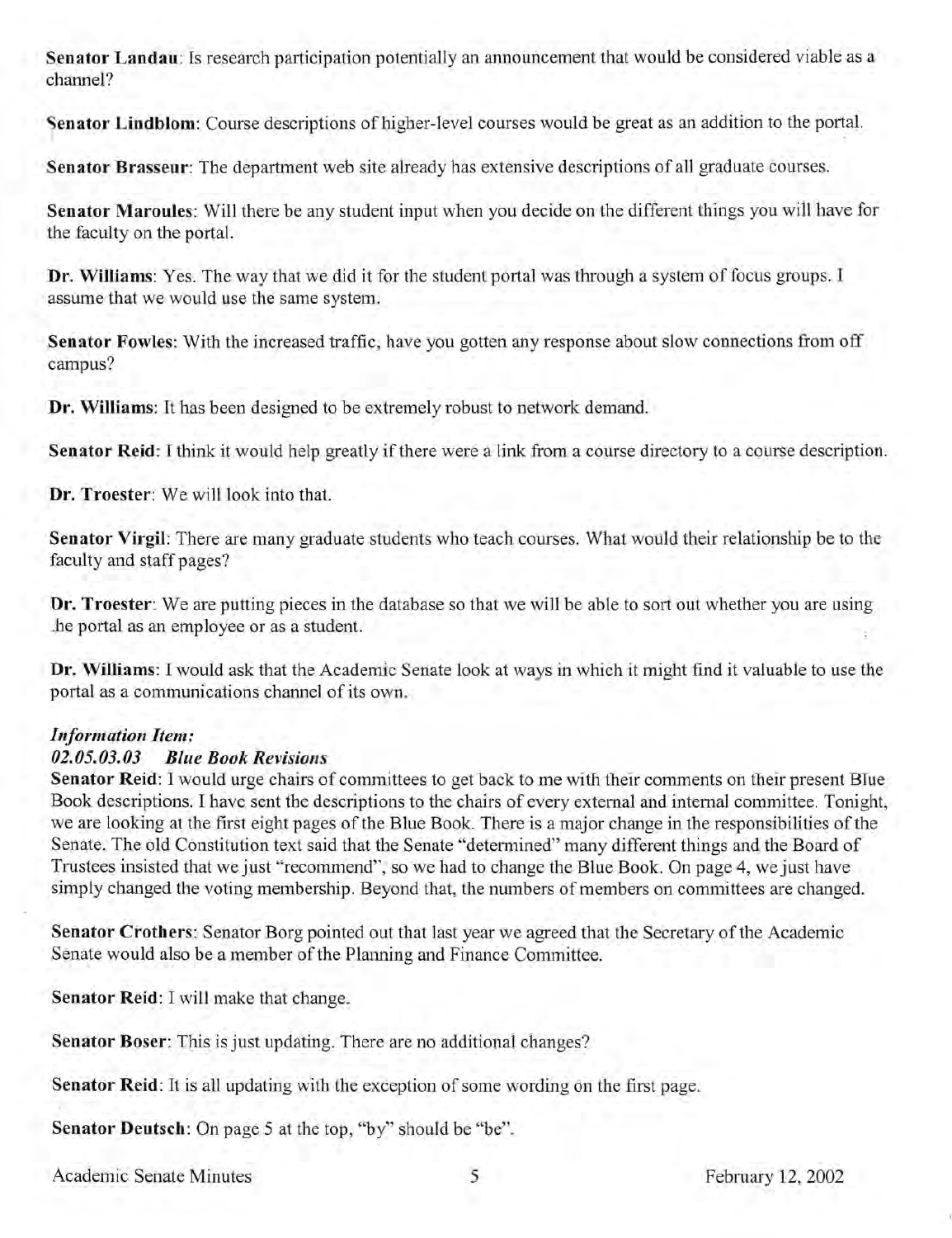Motion XXXIV-83: By Senator Reid, seconded by Senator Maroules, to move the Blue Book revisions to action. The motion was approved unanimously.

Motion XXXIV-84: By Senator Reid to approve the revisions of the first eight pages of the Blue Book. The revisions were unanimously approved.

#### *Communications:*

#### *02.07.03.01 NCA Accreditation Self-Study Process*

Senator Crothers: This memo is simply to inform the Senate of what is going on regarding accreditation. This will be coming back to us numerous times in the coming years.

#### *Black Heritage Ball*

Senator Virgil: The ISU Black Student Union invites all faculty, staff and students to their Black Heritage Ball, which will take place on February 22 at the Holiday Inn in Normal. This is a formal event. It will comprise of dinner and dancing and there is also a speaker and program involved.

#### *Pentecost*

Senator Hampton: I would like to invite everyone to our production of Pentecost, which is opening on February 20 in the new Center for Performing Arts. This is a play that involves nine different languages, eleven accents and is a very wonderful play.

#### *Library Presentation*

Senator Burk: Milner Library and the library at Wesleyan are sponsoring Joyce Carol Oates on February 17 at 7:00 p.m. in Braden.

#### *tdjournment*

Motion XXXIV-8S: To adjourn. The motion was approved by standing vote.

Academic Senate 408 Hovey Hall Mail Code 1830 Normal, IL 61790-1830 309-438-8735 acsenate@ilstu.edu